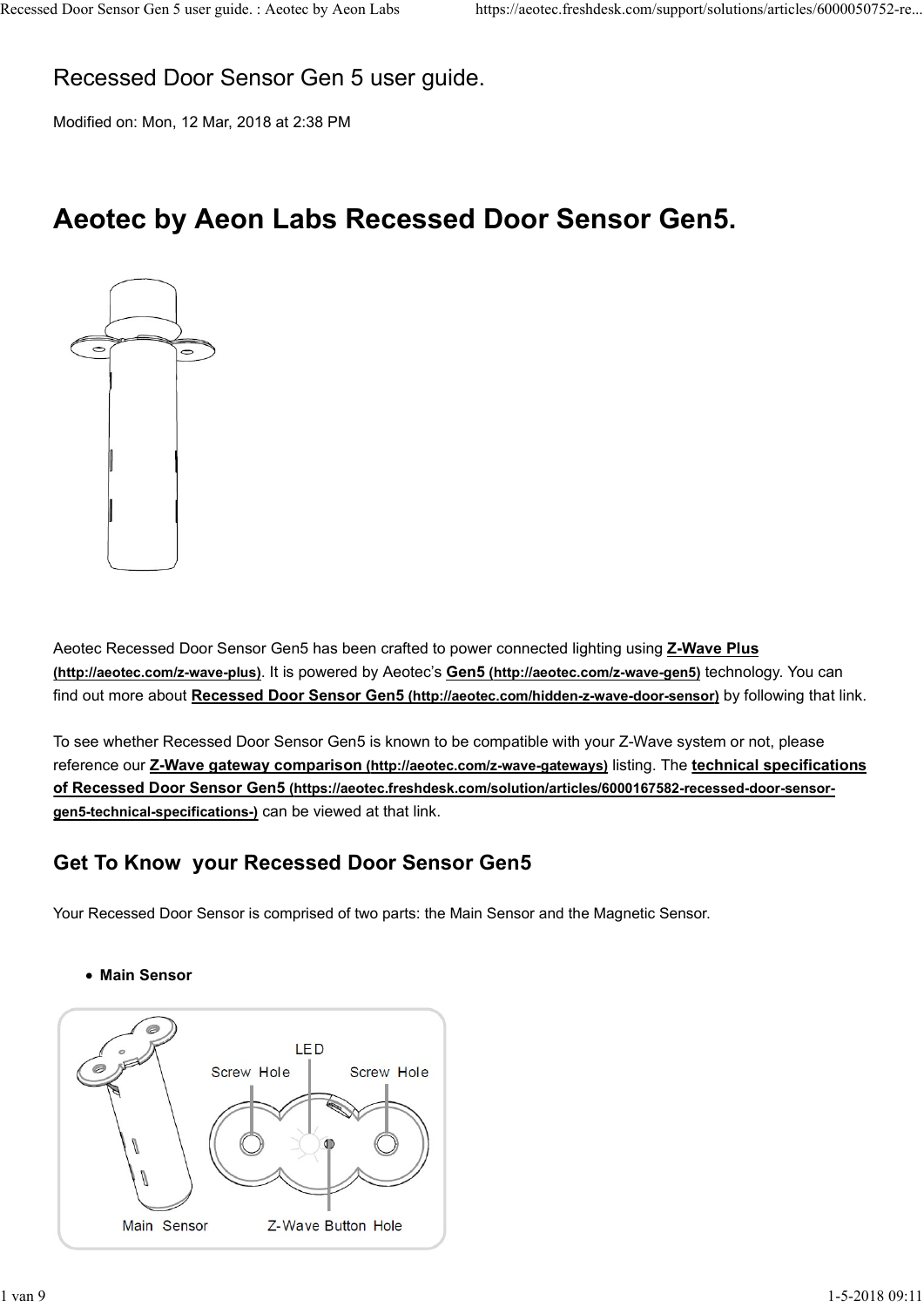Magnetic Sensor



# Quick start.

The installation of your Recessed Door Sensor has two key steps:

- 1. Install both parts of your sensor.
- 2. Connect your sensor to your Z-Wave network

# Prepare the Main Sensor.

1. Using a slot-head screw driver, remove the Main Sensor's lid by pressing gently against its exposed connector.



2. Separate the Main Sensor's two sections by first removing its lid and then removing its internal components. (It is recommended that when pulling out the hardware from the plastic casing, pinch 2 sides parallel to the hardware to relieve pressure when pulling the hardware out, it should make it far easier to remove the hardware or place it back in).

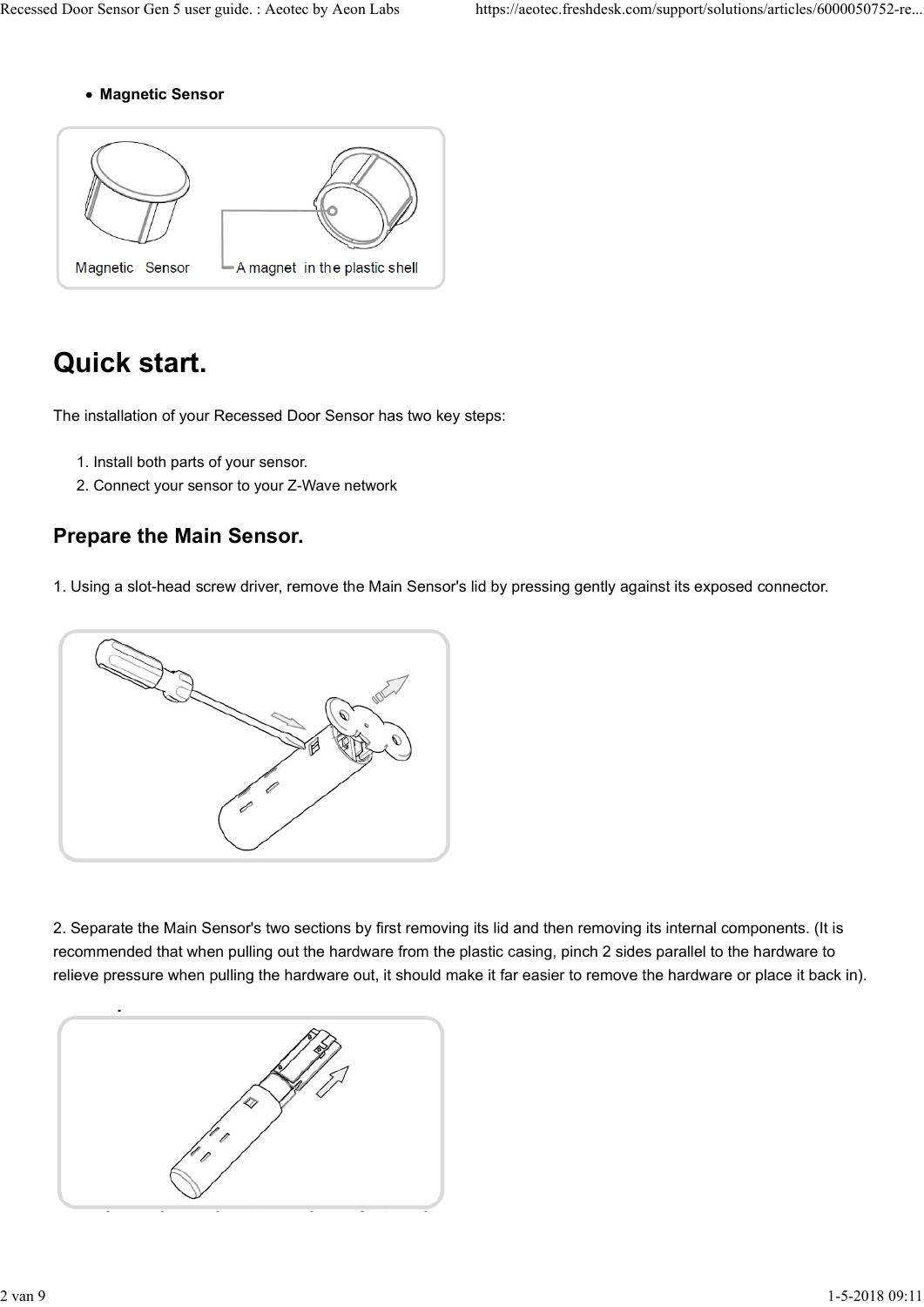3. Remove the clear battery insulator by pulling it away from Main Sensor. Recessed Door Sensor Gen 5 user guide. : Aeotec by Aeon Labs https://aeotec.freshdesk.com/support/solutions/articles/6000050752-re...<br>3. Remove the clear battery insulator by pulling it away from Main Sensor.



4. With the battery insulator removed, reinsert the internal components into Main Sensor's enclosure before reattaching its lid. Ensure that Main Sensor's button aligns with the button hole of its lid. Main Sensor will now look as it did prior to step 1.



# Install your Recessed Door Sensor.

With Main Sensor powered and activated, it is now time to inlay it within your selected door frame.Before beginning, it is important to select a suitable position for your Recessed Door Sensor. For optimal performance, your sensor should be:

- 1. Either installed at the top of a door or the side of a door.
- 2. Positioned away from metal that could interfere with its magnetic functionality. This includes your door's plate, handle or lock mechanism. 2. Positioned at was up to m metal that could interfere with its magnetic functionality. This includes your door's plate,<br>2. Positioned away from metal that could interfere with its magnetic functionality. This includes yo
	- 3. Installed in a suitable location to ensure a clear (between 1mm and 5mm) separation when the door is closed.
	- 4. Positioned exactly above or beside the position in which Magnetic Sensor will be inlayed.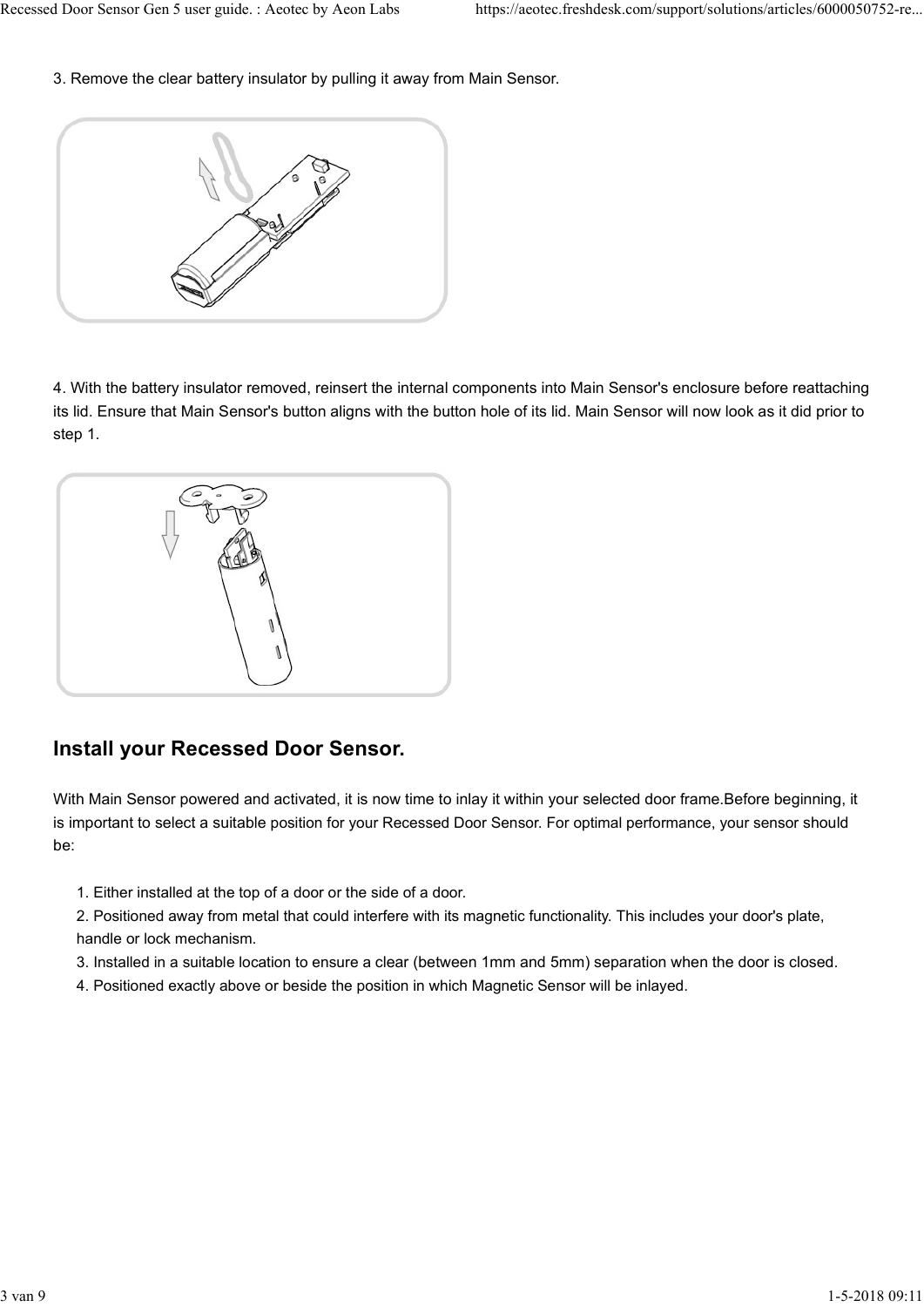

The rectangular areas highlighted above are optimal installation positions.

### Step 1

Prepare the space for Main Sensor by drilling a hole into your doorframe using a 20mm wide drill bit (you can use a slightly larger drillbit if needed). The hole should be 65mm deep.

Although 19mm is stated for the drill bit size, it is advised that the drill bit should be larger to allow you to easily remove the Recessed Door Sensor Gen5 later.

### Recommended drill bit size should be: 20 - 21mm in size.



### Step 2

Drill a corresponding hole in your door. The hole should be 15mm deep. As stated, the position of this hole should align exactly with the hole you just created in the doorframe. Again, use a 19mm wide drill bit.

Unlike the main unit, 19mm drill bit should be used.



With your door and door frame prepared and the drill holes created, it's now time to mount both parts of your Recessed Door Sensor.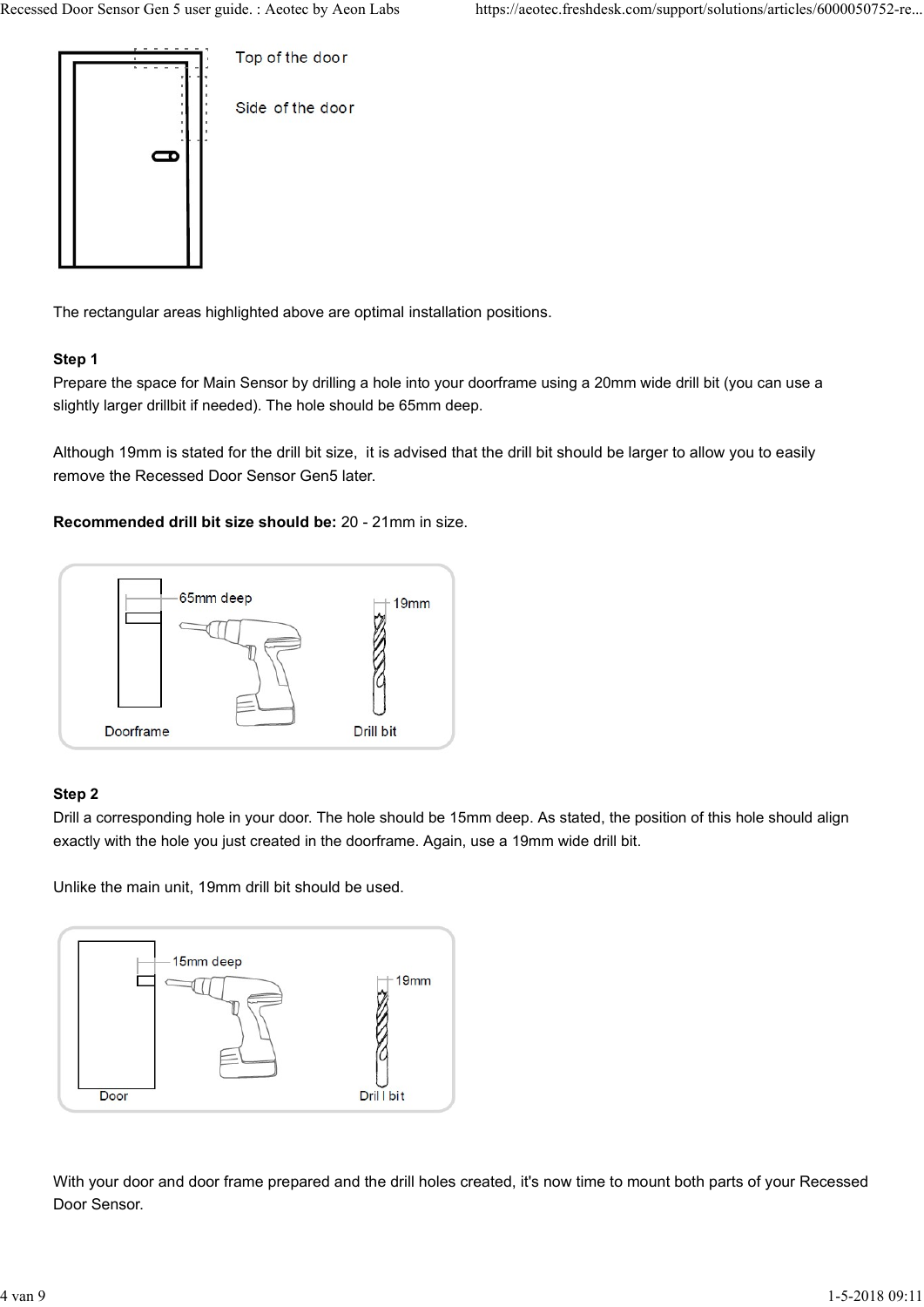# Step 3

Insert Main Sensor into the hole you created in the door frame then secure it using two screws. Recessed Door Sensor Gen 5 user guide. : Aeotec by Aeon Labs https://aeotec.freshdesk.com/support/solutions/articles/6000050752-re...<br> **Step 3**<br>
Insert Main Sensor into the hole you created in the door frame then secure it



### Step 4

Place a small amount of white glue (PVA) inside the hole you created for Magnetic Sensor. Then, place the sensor over and into the hole. Next, insert it by tapping gently on it with a rubber hammer.



## Step 5

The gap between the two parts of your sensor must be no less than 1mm and no more than 5mm. If your gap is different, re-affix Main Sensor by altering its hole.



# Add your sensor to your Z-Wave network.

With your Recessed Door Sensor installed within a door and its frame, it's time to add it to your Z-Wave network. The following instructions tell you how to do this using Aeotec's Z-Stick and Minimote controllers. If you are using other products as your main Z-Wave controller, please refer to the part of their respective manuals that tell you how to add new devices to your network. Sensor<br>
Main Sensor<br>
Main Sensor<br>
Main Sensor<br>
Main Sensor<br>
Main Sensor<br>
Main Sensor<br>
Main Sensor<br>
Main Sensor<br>
With your Sensor is the Universal Disconsity installed within a door and its frame, it's time to add it to you

### If you're using an existing gateway/hub/controller.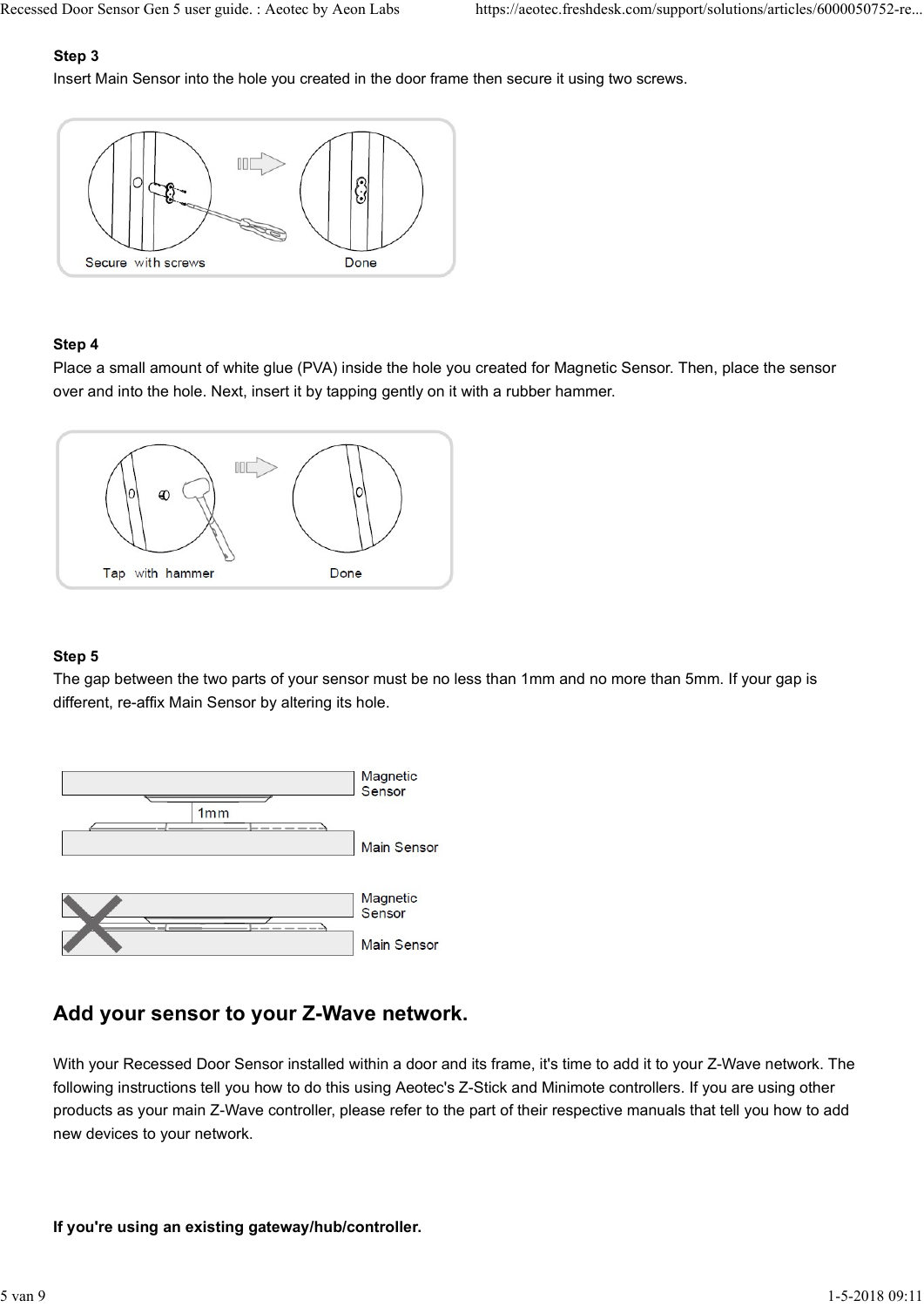1. Place your gateway or controller into Z-Wave pair or inclusion mode. (Please refer to your controller/gateway manual on how to do this) Recessed Door Sensor Gen 5 user guide. : Aeotec by Aeon Labs https://aeotec.freshdesk.com/support/solutions/articles/6000050752-re...<br>1. Place your gateway or controller into Z-Wave pair or inclusion mode. (Please refer to

2. Press the Action Button on your Sensor.

3. If your Sensor has been successfully linked to your network, its LED will become solid for 2 seconds then disappear. If linking was unsuccessful, the LED will continue to blink if you tap its button.

## If you're using Z-Stick.



- 1. If your Z-Stick is plugged into a gateway or a computer, unplug it.
- 2. Take your Z-Stick to your Recessed Door Sensor. Hold the Action Button on your Z-Stick for 3 seconds.
- 3. Press the Z-Wave Button on your sensor with a small pin or toothpick.

4. If your sensor has been successfully removed from your network, its LED light will blink for 3 seconds when you press the Z-Wave Button. If the removal was unsuccessful, its LED light will remain illuminated for 3 seconds (then return back to step 1).

5. Press the Action Button on your Z-Stick to take it out of removal mode

### If you're using Minimote.



- 1. Take your Minimote to your Recessed Door Sensor.
- 2. Press the Remove button on your Minimote.
- 3. Press the Z-Wave Button on your sensor with a small pin or toothpick.

4. If your Recessed Door Sensor has been successfully removed from your network, its LED light will blink for 3 seconds when you press the Z-Wave Button. If the removal was unsuccessful, its LED light will remain illuminated for 3 seconds (then return back to step 1). Include<br>
1. Take your Minimote to your Recessed Door Sensor.<br>
2. Press the Remove button on your Minimote.<br>
3. Press the Z-Wave Button or your sensor with a small pin or toothpick.<br>
4. If your Recessed Door Sensor has been

5. Press any button on your Minimote to take it out of installation mode.

# Remove your sensor from your Z-Wave network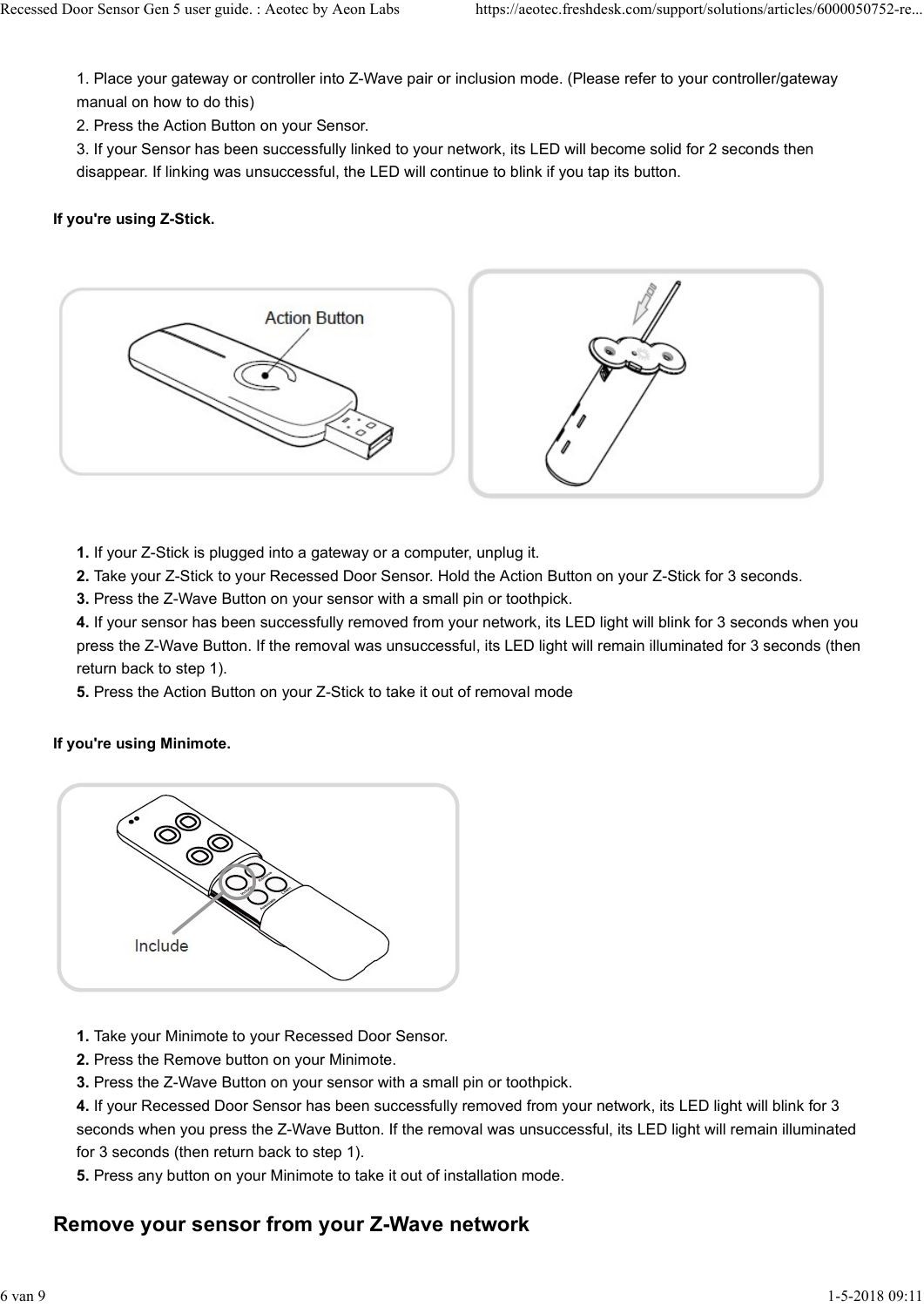Your Recessed Door Sensor can be removed from your Z-Wave network at any time. You'll need to use your Z-Wave network's main controller to do this. The following instructions tell you how to do this using Aeotec by Aeon Labs' Z-Stick and Minimote controllers. If you are using other products as your main Z-Wave controller, please refer to the part of their respective manuals that tell you how to remove devices from your network. Recessed Door Sensor Gen 5 user guide. : Aeotec by Aeon Labs https://aeotec.freshdesk.com/support/solutions/articles/6000050752-re...<br>Your Recessed Door Sensor can be removed from your Z-Wave network at any time. You'll ne

## If you're using an existing gateway/hub/controller.

1. Place your gateway or controller into Z-Wave unpair or exclusion mode. (Please refer to your controller/gateway manual on how to do this)

2. Press the Action Button on your Sensor.

3. If your switch has been successfully unlinked to your network, its LED will begin to blink for a short time. If linking was unsuccessful, the LED will return to its last state. Tap the button to confirm if it has been unpaired, if unpaired successfully, the LED will blink when tapped.

# If you're using a Z-Stick.



- 1. If your Z-Stick is plugged into a gateway or a computer, unplug it.
- 2. Take your Z-Stick to your Recessed Door Sensor. Hold the Action Button on your Z-Stick for 3 seconds.
- 3. Press the Z-Wave Button on your sensor with a small pin or toothpick.

4. If your sensor has been successfully removed from your network, its LED light will blink for 3 seconds when you press the Z-Wave Button. If the removal was unsuccessful, its LED light will remain illuminated for 3 seconds (then return back to step 1).

5. Press the Action Button on your Z-Stick to take it out of removal mode.

# If you're using a Minimote.



- 1. Take your Minimote to your Recessed Door Sensor.
- 2. Press the Remove button on your Minimote.